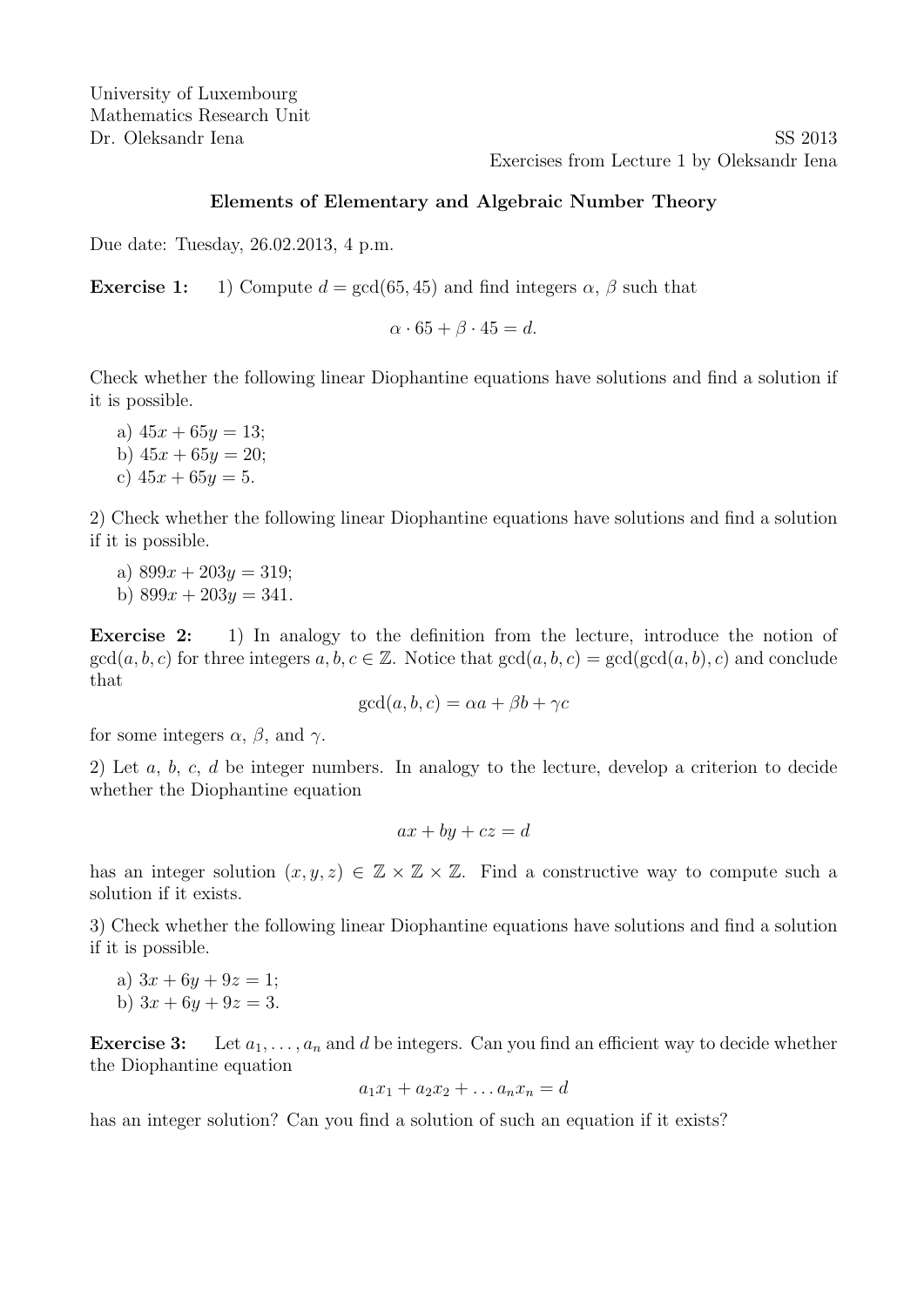Dr. Oleksandr Iena SS 2013 Exercises from Lecture 2 by PD

#### Elements of Elementary and Algebraic Number Theory

Due date: Tuesday, 5.03.2013, 4 p.m.

Remark. Let me give a precise formulation of the Miller-Rabin test. Let n be a natural odd number. Write  $n-1$  in the form  $n-1=2<sup>s</sup> \cdot d$ , where d is an odd natural number and s is a non-negative integer. Take an arbitrary integer a such that  $2 \le a \le n - 1$ .

If  $n$  is prime, then

- *either*  $a^d \equiv 1 \mod n$
- or the sequence of numbers

 $(a^d, a^{2d}, a^{4d}, \ldots, a^{2^{s-1} \cdot d})$ 

contains  $-1$  modulo n, i. e., is of the form

$$
(*,\ldots,*,-1,\ldots),
$$

where ∗ stays for an arbitrary number.

Hence, if  $a^d \not\equiv 1 \mod n$  and  $(a^d, a^{2d}, a^{4d}, \ldots, a^{2^{s-1} \cdot d})$  is not of the form  $(*, \ldots, *, -1, \ldots)$ , then n is not prime.

**Exercise 1:** Apply the Fermat primality test to the number  $n = 1729$  for  $a = 2$  and  $a = 3$ .

**Exercise 2:** Apply the Miller-Rabin test to  $n = 561$  for  $a = 2$ .

1) In this case  $d = 35$ ,  $s = 4$ , and  $a^d \equiv 263 \mod{561}$ .

2) Write down the sequence  $(a^d, a^{2d}, a^{4d}, \ldots, a^{2^{s-1} \cdot d})$  modulo n. Realize that n can not be prime.

**Exercise 3:** Apply the Miller-Rabin test to  $n = 1729$  for two different numbers a of your choice.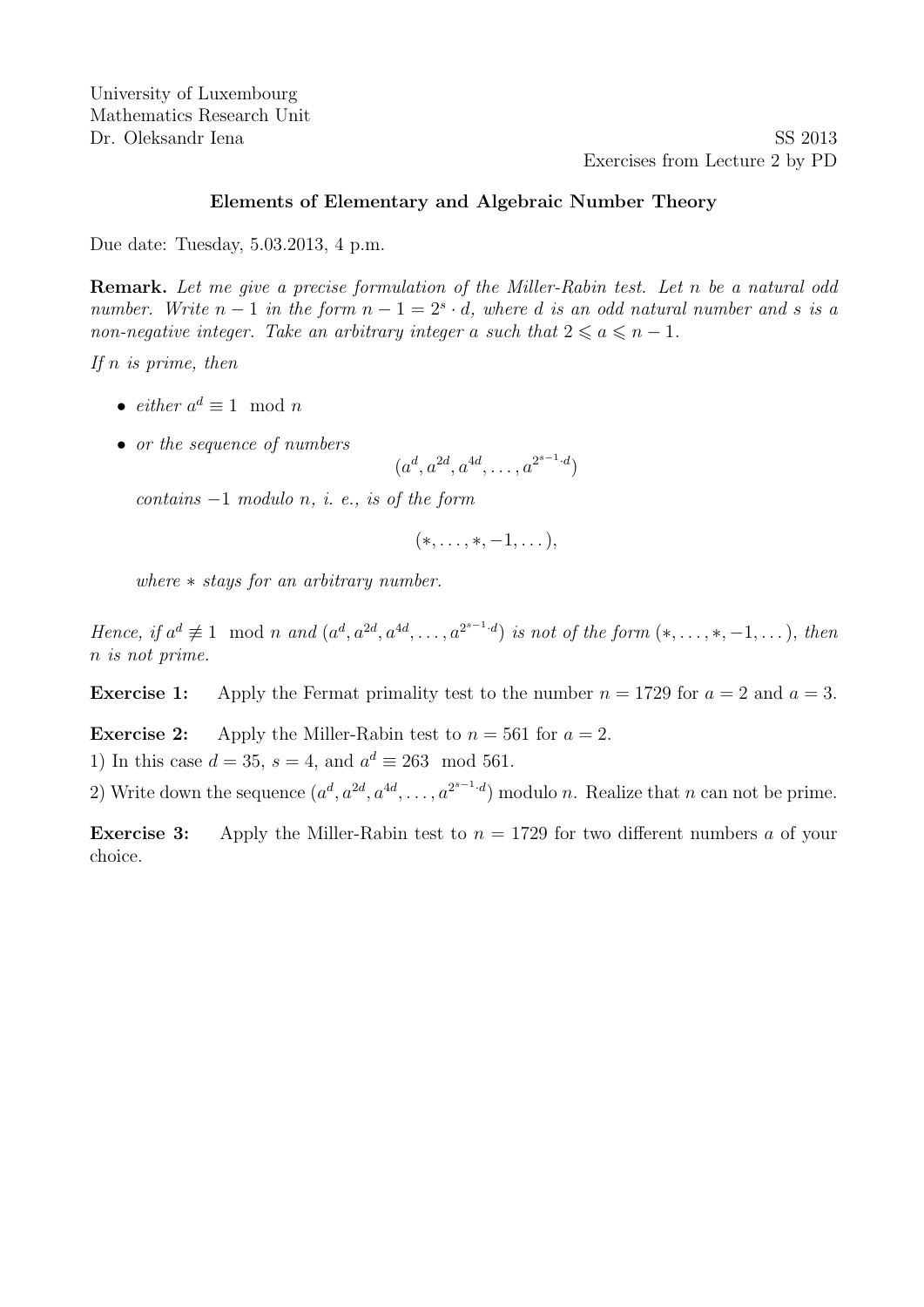Dr. Oleksandr Iena SS 2013 Exercises from Lecture 3 by PS

### Elements of Elementary and Algebraic Number Theory

Due date: Tuesday, 12.03.2013, 4 p.m.

**Exercise 1:** Write the rational numbers  $\frac{16}{13}$ , 5.25,  $\frac{23}{7}$  as continued fractions.

**Exercise 2:** Write  $\sqrt{10}$  as a continued fraction. Is  $\sqrt{10}$  a rational or an irrational number? Justify your answer.

Exercise 3: i) Find a continued fraction representation of the positive root of the quadratic equation  $x^2 - x - 1 = 0$ , using continued fractions.

**Hint:** Consider  $x = 1 + \frac{1}{x}$ .

ii) Find a continued fraction representation of the negative root using the continued fraction representation of the positive root. √

**Hint:** (from Paul) The negative root is  $\frac{1}{2}(1 -$ 5). Hint: (from Oleksandr) The sum of the roots is 1.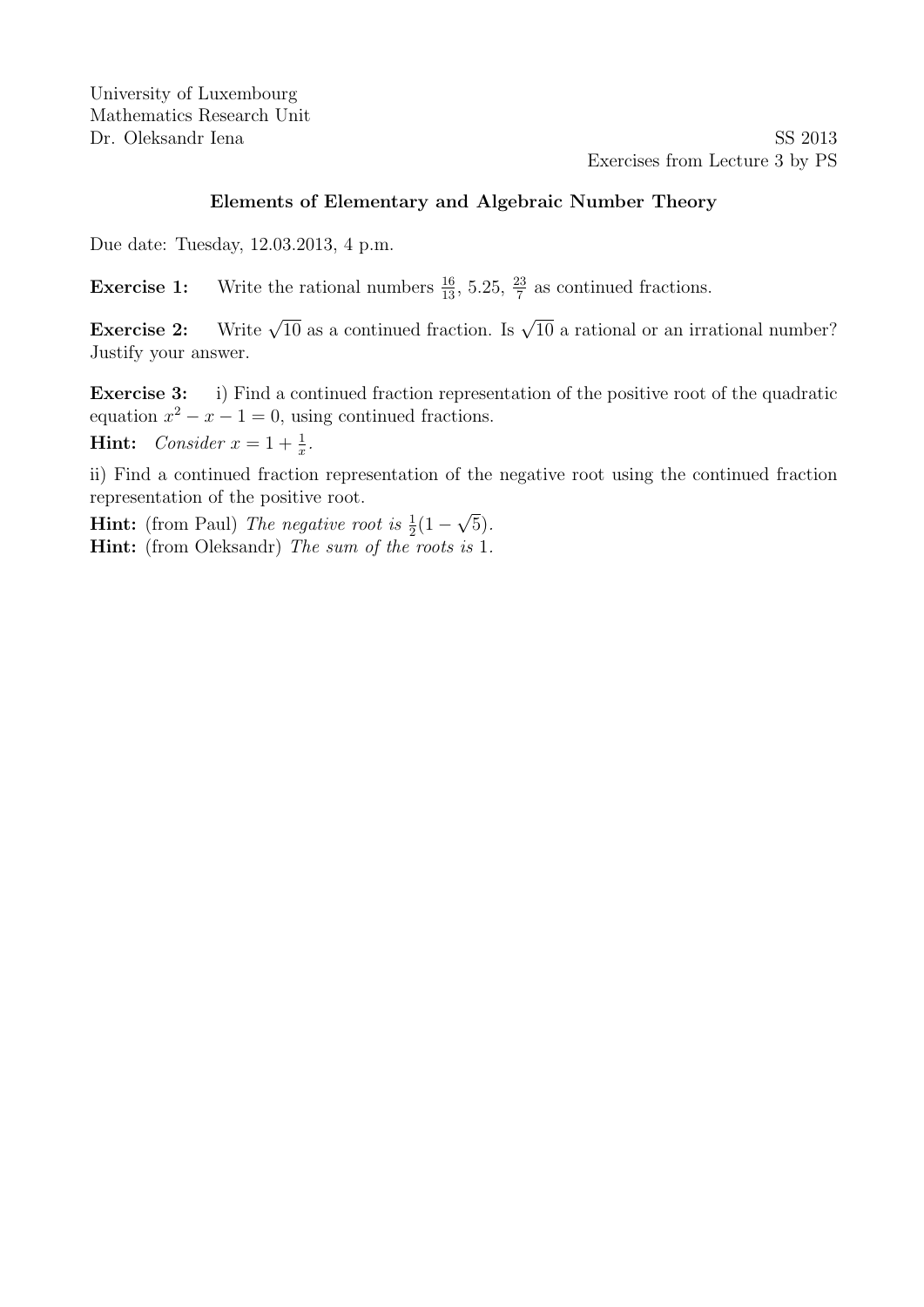Dr. Oleksandr Iena SS 2013 Exercises from Lecture 4 by SS

# Elements of Elementary and Algebraic Number Theory

Due date: Tuesday, 19.03.2013, 4 p.m.

Exercise 1: Represent 373 and 882 as sums of two squares.

Exercise 2: Determine two consecutive integers whose sum of squares is equal to 613.

Exercise 3: Find the smallest integers which can be represented in two respectively three different ways as sums of two squares. Why isn't the square sum representation for composite numbers in general unique?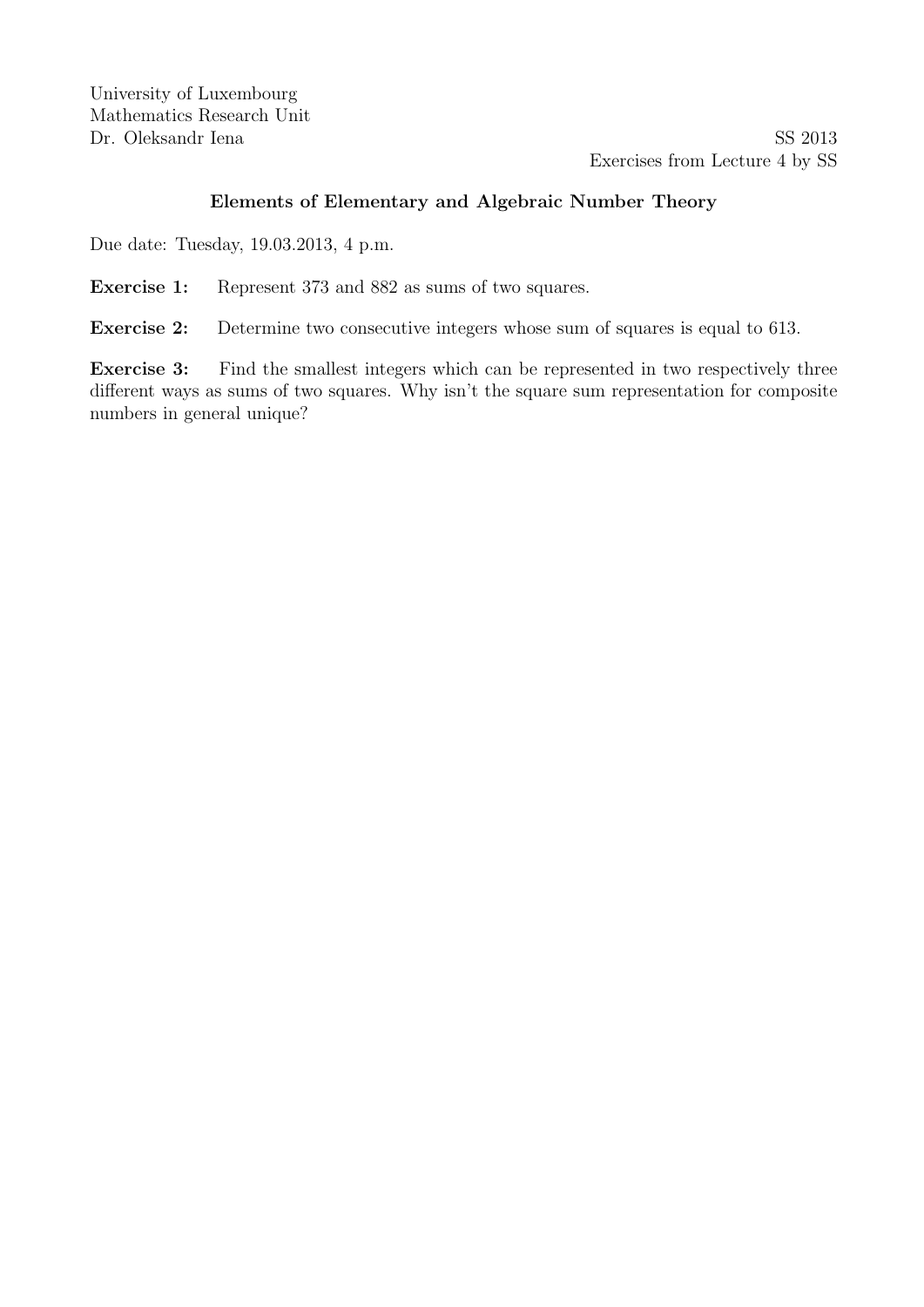Dr. Oleksandr Iena SS 2013 Exercises from Lecture 5 by MR

### Elements of Elementary and Algebraic Number Theory

Due date: Tuesday, 26.03.2013, 4 p.m.

Exercise 1: Bob uses RSA algorithm and publishes his public key (187, 7). Knowing that  $\phi(n) = 160$ , find Bob's private key.

Exercise 2: (encryption) Using the public key from Exercise 1 and the table (∗), encrypt the message "HELLO".

Exercise 3: (decryption) Using the private key that you have found in Exercise 1 and the table ( $*$ ), decrypt the message  $M = 146 108 115 124 123$ .

| m<br>$\ast$<br>rable | Letter    | ৴ | $\cdots$ | —  | space | ٠  |         |             |
|----------------------|-----------|---|----------|----|-------|----|---------|-------------|
|                      | ∼∩ר<br>◡⊥ | ↵ | $\cdots$ | 26 | ົ     | ∠∪ | U<br>∠ಎ | ົ<br>ບ<br>◡ |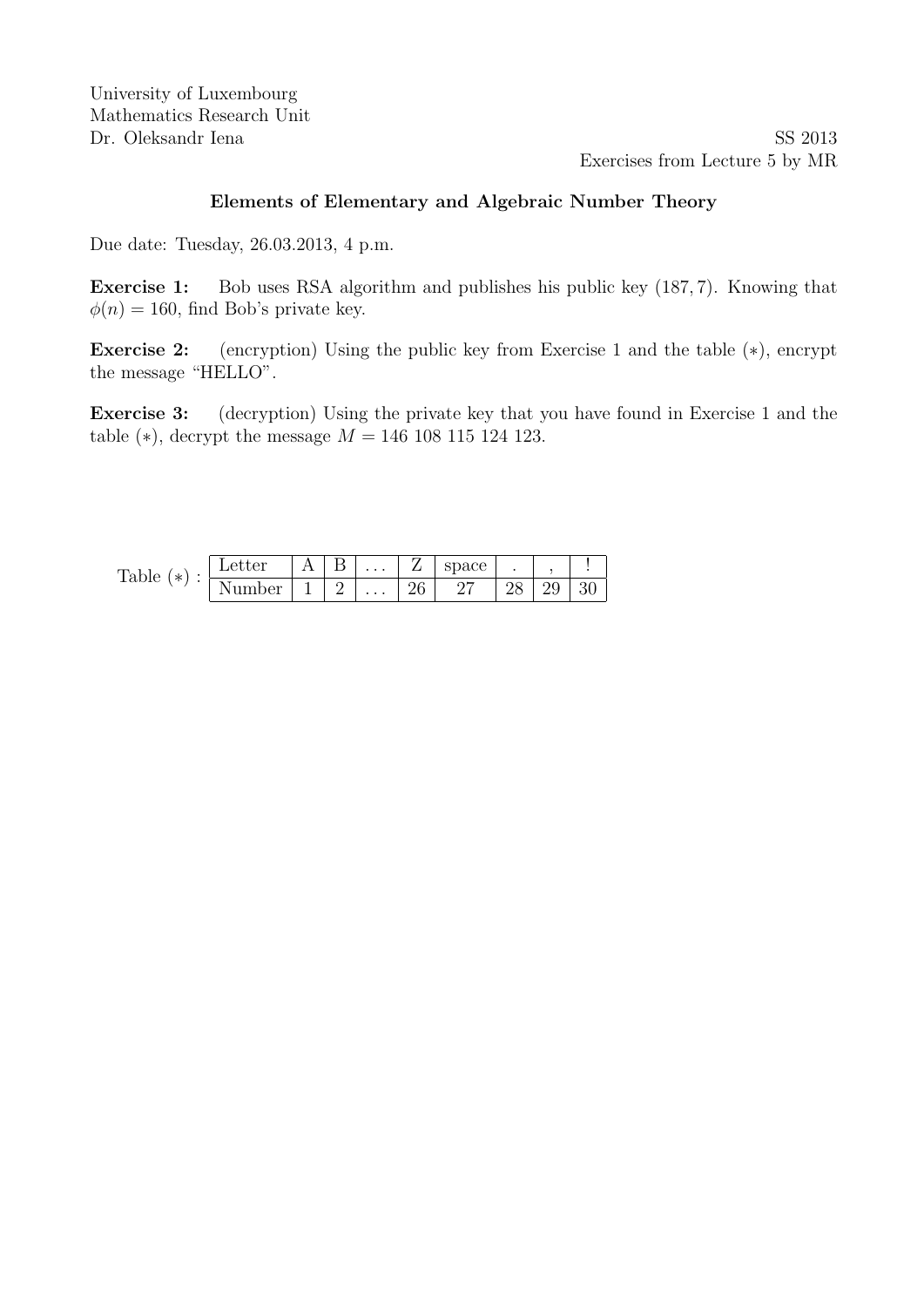Dr. Oleksandr Iena SS 2013 Exercises from Lecture 6 by MM

#### Elements of Elementary and Algebraic Number Theory

Due date: Tuesday, 9.04.2013, 4 p.m.

| ter                   | - | . . | $\cdots$ | . .<br>_     | ັ       | $\cdots$ | ັ         |          |          | $\sim$<br>$\sim$ | _<br>$\overline{\phantom{0}}$<br>$\overline{\phantom{a}}$ | N.<br>∽  |  |
|-----------------------|---|-----|----------|--------------|---------|----------|-----------|----------|----------|------------------|-----------------------------------------------------------|----------|--|
| ∩or<br><b>ULLLOVI</b> | - |     | $\cdots$ | ገድ<br>∸<br>◡ | ∩⊨<br>- | $\cdots$ | n e<br>◡◡ | ∩⊨<br>U, | ററ<br>∪∪ | ◡                | 4.<br>⊥∪                                                  | <u>.</u> |  |

Exercise 1: Alice wants Bob to send her a message using the El Gamal algorithm. She chooses

$$
p = 263
$$
,  $g = 5$ ,  $\alpha = 47$ .

- 1. Give Alice's public key.
- 2. Encrypt the message "PI" using the table above for  $\gamma = 139$ .

Exercise 2: Alice and Bob are using the El Gamal algorithm for communication. Alice chose  $\alpha = 67$  and published the public key  $(257, 5, 201)$ . Bob sent her the message  $(2, 24047224248)$ . Decrypt it.

Exercise 3: Suppose that Eve eavesdropped the exchange between Bob and Alice and knows they use the El Gamal algorithm.

1. Knowing that Eve knows  $m$  and the encrypted message  $m'$ , prove that Eve can decrypt any further message  $n'$  provided  $\gamma$  stays unchanged in the next exchanges. **Hint:** Compute  $n'(m')^{-1}$  modulo p.

2. Using the keys and the result from Exercise 1 and your formula from the previous question, decrypt  $O' = (193, 12611026)$  and use the table to find the associated message.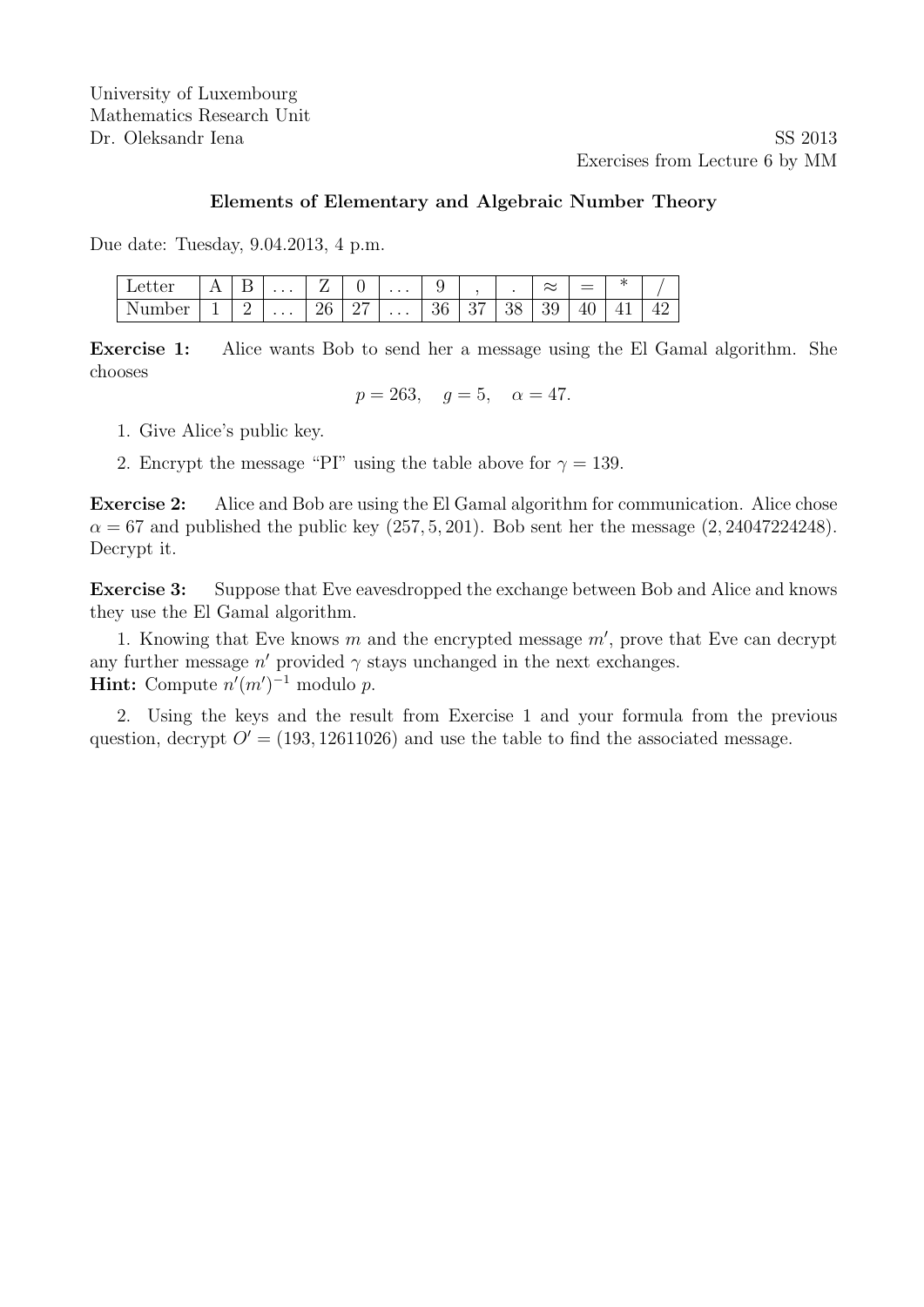Dr. Oleksandr Iena SS 2013 Exercises from Lecture 7 by SK

# Elements of Elementary and Algebraic Number Theory

Due date: Tuesday, 16.04.2013, 4 p.m.

Exercise 1: Notice that 2 and 4 are invertible 5-adic integers. Compute the first four coefficients  $a_i$  of the power series  $\sum$  $\sum_{i\geqslant 0}$  $a_i \cdot 5^i$  of the following numbers in  $\mathbb{Z}_5$ :

$$
\frac{1}{2} = 2^{-1}, \quad \frac{7}{4} = 7 \cdot 4^{-1}, \quad \frac{11}{2} = 11 \cdot 2^{-1}.
$$

Exercise 2: Find all solutions of the congruence

 $x^3 - 3x - 5 \equiv 0 \mod 7^4$ .

Exercise 3: Characterize the solutions of the equations

$$
x^4 - 3x^2 + 27 \equiv 0 \mod 5^k
$$

and

$$
x^4 - x^3 - 8 \equiv 0 \mod 5^k.
$$

Compute the solutions for  $k = 5$ .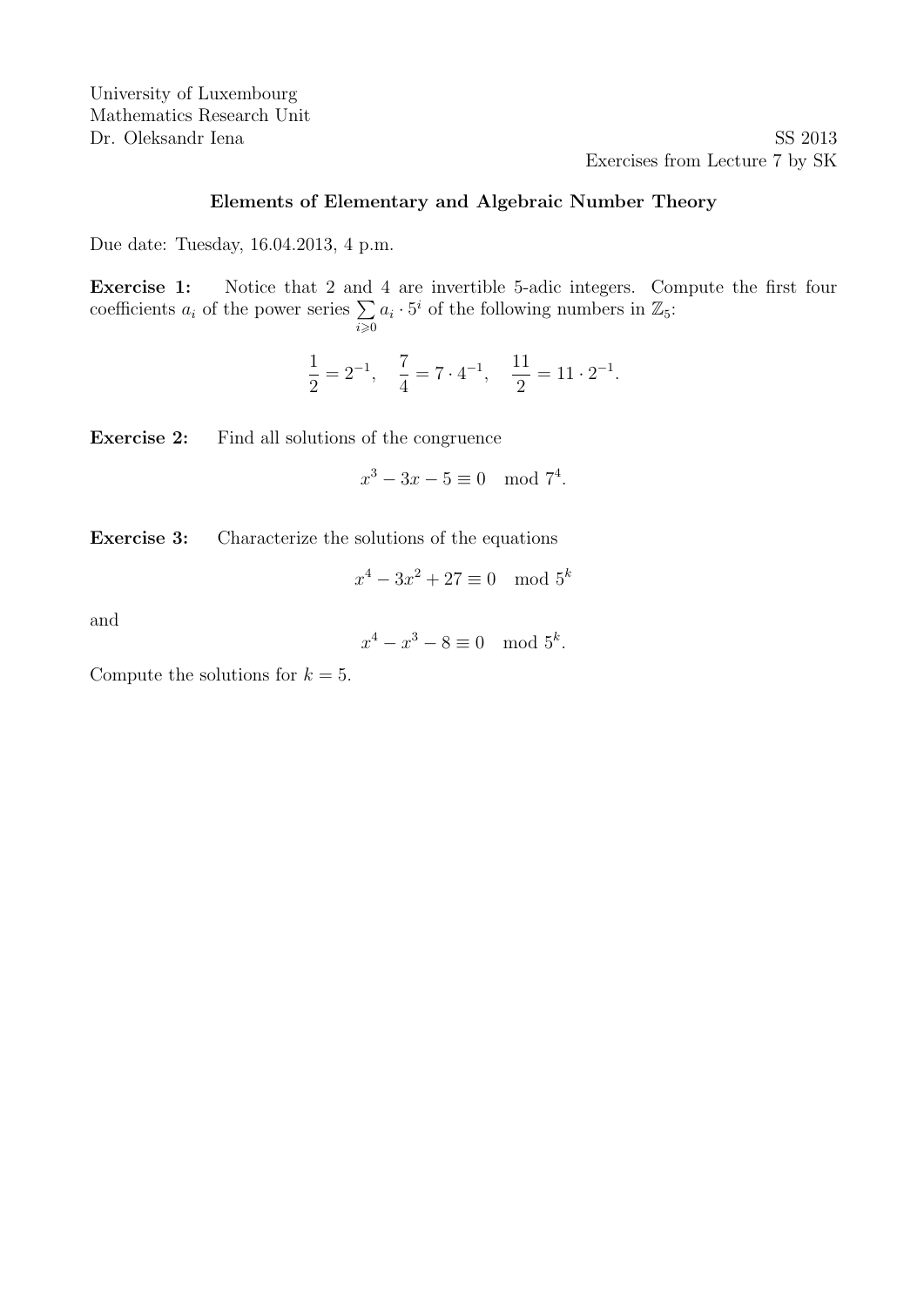Dr. Oleksandr Iena SS 2013 Exercises from Lecture 8 by SS & PS

## Elements of Elementary and Algebraic Number Theory

Due date: Tuesday, 23.04.2013, 4 p.m.

Exercise 1: Calculate the following Legendre and Jacobi symbols.

$$
\left(\frac{85}{87}\right), \quad \left(\frac{20}{25}\right), \quad \left(\frac{101}{211}\right).
$$

Exercise 2: Decide whether or not the following equations have solutions. Find the solutions if they exist.

$$
x^2 \equiv 101 \mod 211
$$
,  $x^2 \equiv 130 \mod 157$ .

**Exercise 3:** Provide an example (different from the one given in the lecture) of  $a$  and  $n$ such that  $\left(\frac{a}{n}\right)$  $\left(\frac{a}{n}\right) = 1$  but *a* is a quadratic non-residue modulo *n*.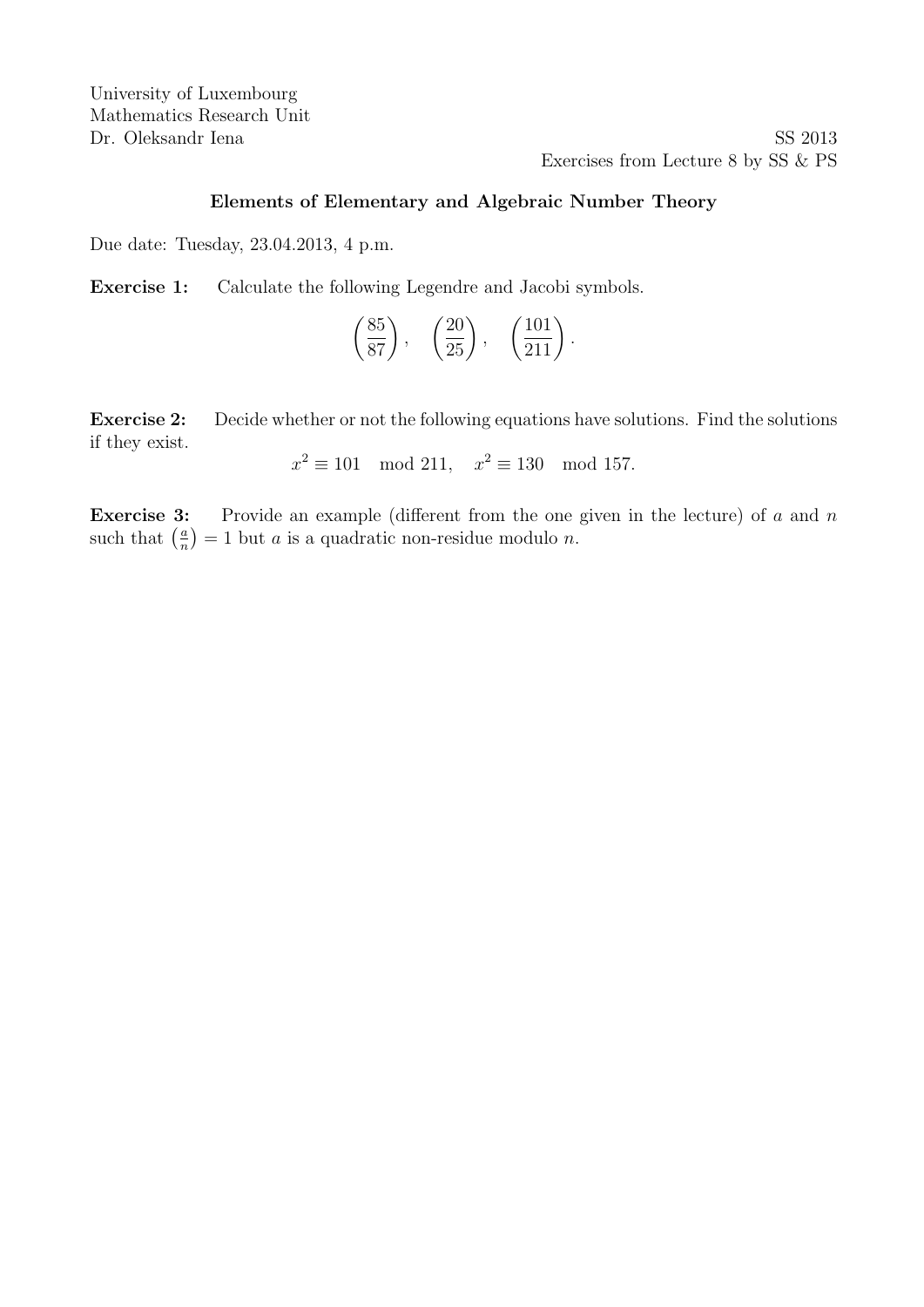Dr. Oleksandr Iena SS 2013 Exercises from Lecture 9 by MM & MR

#### Elements of Elementary and Algebraic Number Theory

Due date: Tuesday, 30.04.2013, 4 p.m.

Exercise 1: 1) Write the golden number

$$
\frac{1+\sqrt{5}}{2}
$$

as a continued fraction.

2) What can you deduce comparing the result to the continued fraction seen during the lecture.

**Exercise 2:** 1) Let p be a prime number. Prove that

$$
\left(\frac{5}{p}\right) = \begin{cases} 1, & \text{if } p \equiv \pm 1 \mod 5; \\ -1, & \text{if } p \equiv \pm 2 \mod 5. \end{cases}
$$

2) Compute  $F_{163}$  mod 163 and  $F_{1129}$  mod 1129.

**Exercise 3:** 1) Prove that  $F_{2q-1} = F_q^2 + F_{q-1}^2$  for all  $q \ge 1$ . Hint: use the Assertion from the lecture.

2) Is it true that also for even n the n-th Fibonacci number  $F_n$  can be written as a sum of two squares of Fibonacci numbers?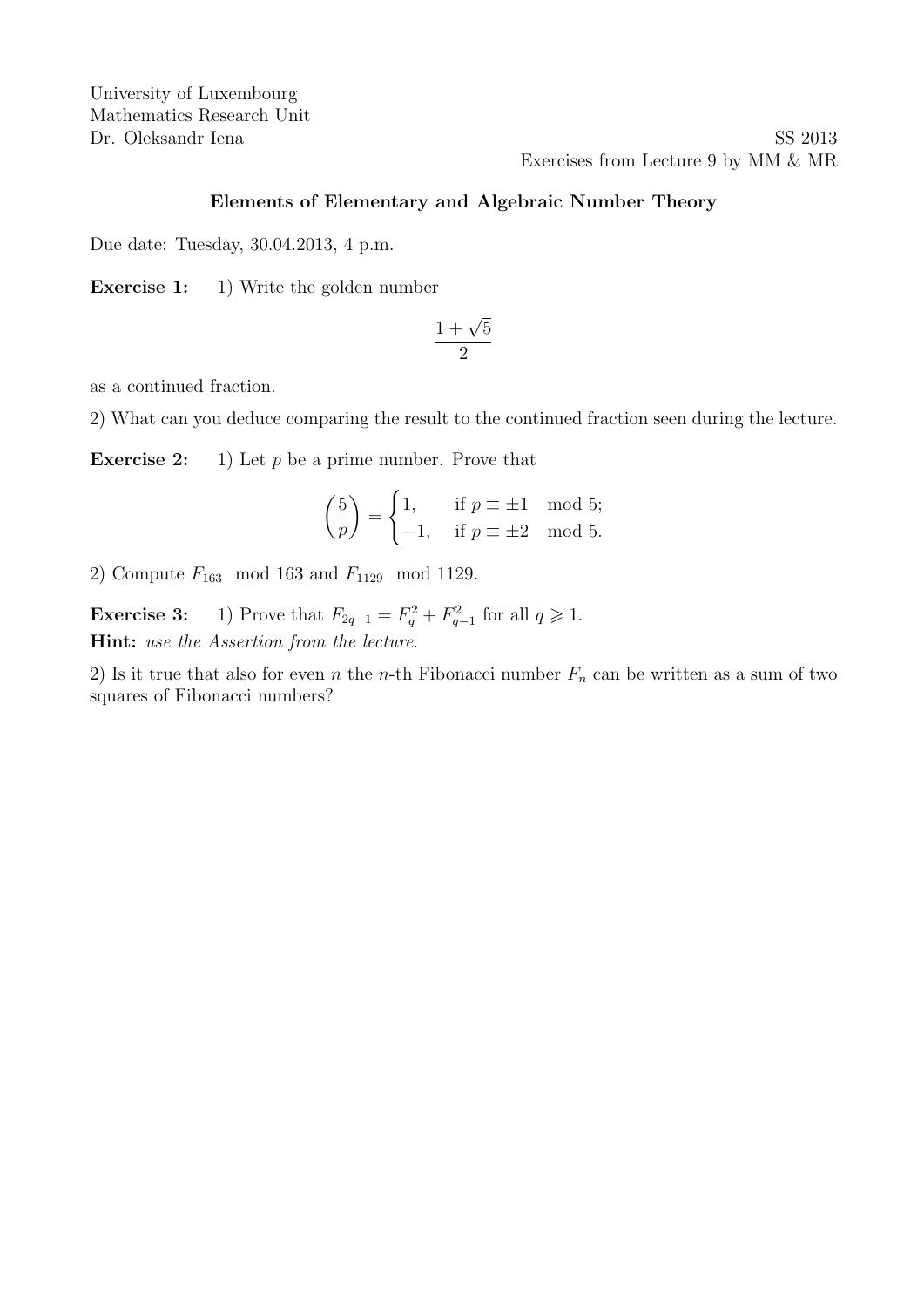Dr. Oleksandr Iena SS 2013 Exercises from Lecture 10 by SK

### Elements of Elementary and Algebraic Number Theory

Due date: Tuesday, 7.05.2013, 4 p.m.

Exercise 1: Find the solutions of the equation

 $x^2 \equiv 3 \mod 13$ 

using  $z = 5$  as a quadratic non-residue.

Exercise 2: Find the solutions of the equations

$$
x^2 \equiv 6 \mod 43.
$$

Exercise 3: Find the solutions of the equation

 $x^2 \equiv 2 \mod 41$ .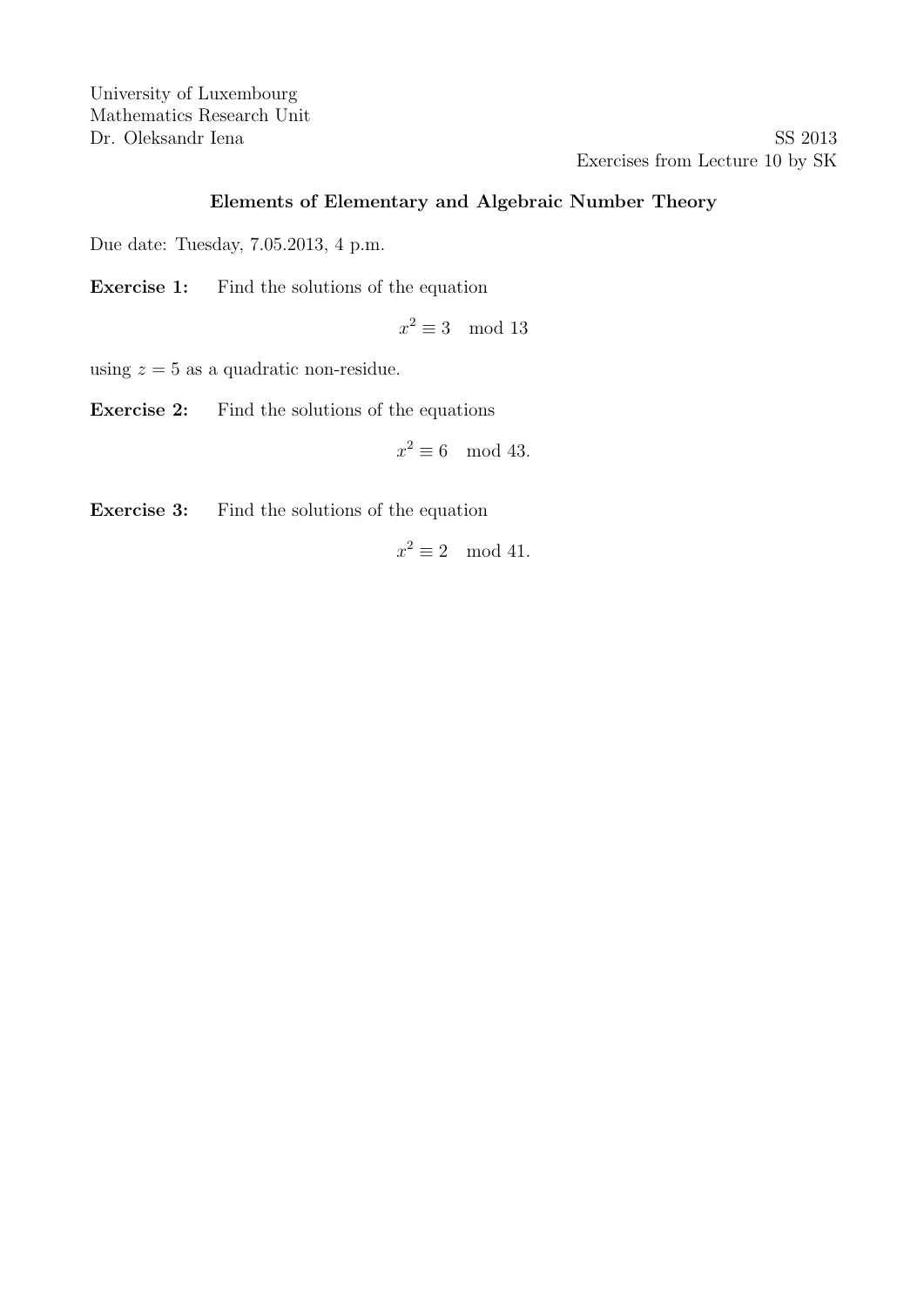University of Luxembourg Mathematics Research Unit Dr. Oleksandr Iena SS 2013

Exercise sheet 11

#### Elements of Elementary and Algebraic Number Theory

Due date: Tuesday, 14.05.2013, 4 p.m.

Exercise 1: Find the solutions of the equation

 $x^2 + 6x + 6 \equiv 0 \mod 13^2$ .

Exercise 2: Find the solutions of the equations

$$
y^4 + 2y^2 + 38 \equiv 0 \mod 43.
$$

**Exercise 3:** From Exercise 3 from Lecture 7 we know that for every  $k \geq 3$  the equation

$$
x^4 - x^3 - 8 \equiv 0 \mod 5^k.
$$

has 10 solutions. We also know that only two of them can be lifted to solutions modulo  $5^{k+1}$ . This means that the equation

$$
x^4 - x^3 - 8 = 0
$$

has two solutions in  $\mathbb{Z}_5$ . One of these solutions is  $2 \in \mathbb{Z}$  (recall that  $\mathbb Z$  is naturally a subring of  $\mathbb{Z}_5$ ).

(1) Present a solution of the equation

$$
x^4 - x^3 - 8 \equiv 0 \mod 5^{555437}
$$

that is different from 2.

(2) Can you say whether the second solution of

$$
x^4 - x^3 - 8 = 0
$$

in  $\mathbb{Z}_5$  is an integer?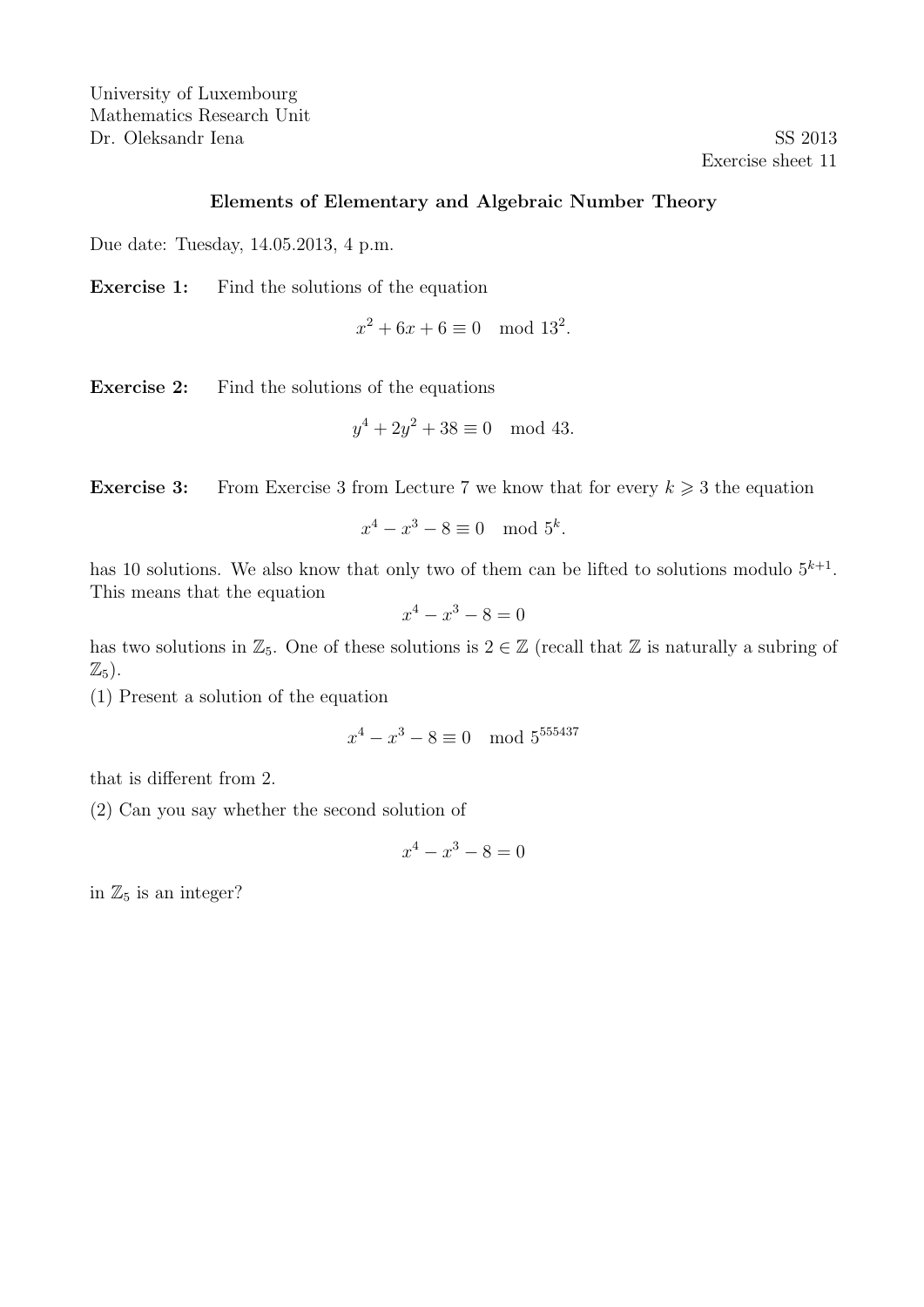University of Luxembourg Mathematics Research Unit Dr. Oleksandr Iena SS 2013

Exercise sheet 12

## Elements of Elementary and Algebraic Number Theory

Due date: Tuesday, 21.05.2013, 4 p.m.

Exercise 1: Check whether the equation

$$
9^x \equiv 15 \mod 35
$$

is solvable. Find a solution if the equation is solvable.

Exercise 2: Check whether the equation

$$
5^x \equiv 460 \mod 547
$$

is solvable and find a solution if possible.

Exercise 3: Check whether the equations are solvable and find their solutions, if possible.

 $x^2 \equiv 6 \mod 89$ ,  $x^2 \equiv 7 \mod 89$ ,  $x^2 \equiv 8 \mod 89$ .